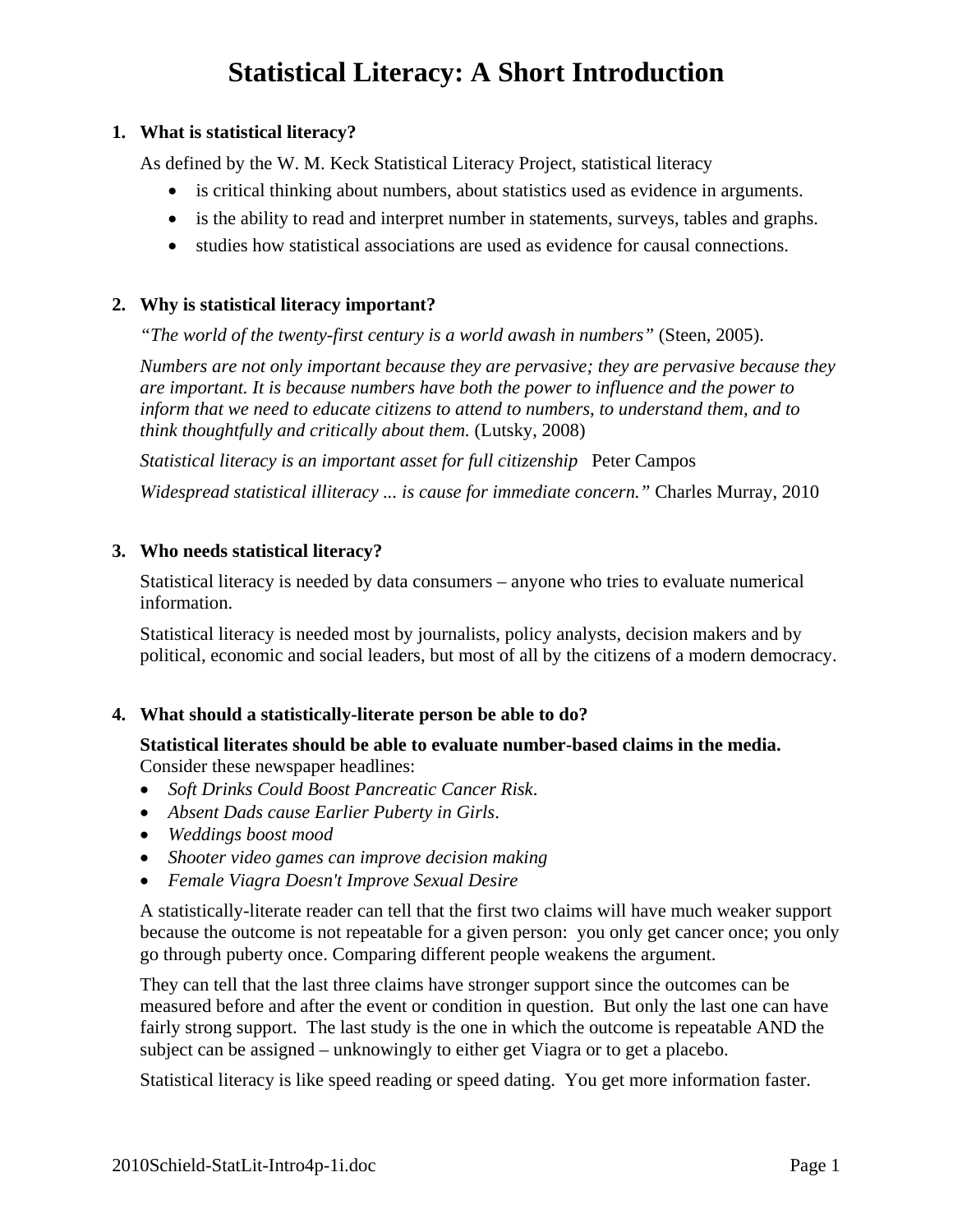# **Statistical Literacy: A Short Introduction**

**Statistical literates should be able to read and critically evaluate statistically-based arguments involving public policy** such as *The Bell Curve* (Herrnstein and Murray)*, More Guns -- Less Crime* (Lott), *Population and Development* (Simon), *The Tyranny of Numbers*  (Eberstadt), *Economics and Politics of Race* (Sowell) and *Criminal Justice* (Bidinotto).

**Statistical literates can spot the difference between association and causation.**  Consider this set of newspaper titles – all involving the same underlying story:

- 45,000 deaths *attributable to* uninsurance (PNHP 9/17/09)
- 45,000 American deaths *associated with* lack of insurance (CNN 9/18/09)
- Study: Uninsured Americans Have 40 Percent *Higher* Death Risk (Ivanhoe, 9/18/09)
- Study: 45,000 Uninsured *Die* a Year (CBS News, 9/17/09)
- No health coverage *tied to* 45,000 deaths a year (Rueters MSNBC 9/17/09)
- Lack of insurance *linked to* 45,000 deaths (White Coat News, 9/17/09)
- Study *links* 45,000 U.S. deaths to lack of insurance (Reuters, 9/17/09)
- Study: 45,000 U.S. Deaths *From* Lack of Insurance (MoneyNews 9/17/09)
- One American dies every 12 minutes *due to* no health insurance (blog DR 9/17/09)
- 45,000 Americans die … *because of* lack of health insurance (blog MyDD 9/17/09)
- Lack of Health Insurance *Kills* 45,000 a Year (Health Insurance com, Inst.)
- Lack of Health Insurance *cause* 44789 deaths in United States every year (blog)
- Lack of insurance *to blame for* almost 45,000 deaths: Study (HealthDay 9/17/09)

A statistically-literate reader knows that words like "kills", "causes" and "blame" make "causal claims" that are much more disputable than "association claims" involving words like "attributed to", "associated with", "tied to", "linked to" or "due to".

### **A statistically-literate reader can spot obvious errors in news stories.** Consider these:

- *Racial Imbalance Persists at Elite Public Schools* New York Times 11/08/2008. "at Stuyvesant...2% of blacks, 3% of Hispanics, 24% of whites and 72% of Asians were accepted." The 100% total is suspicious. These are not parts of a pie so there is no reason for that total. The report [should have said](http://www.usnews.com/blogs/on-education/2008/11/10/elite-public-high-schools-in-new-york-city-drawing-few-minorities.html) "among those accepted, 2% are blacks, 3% are Hispanics, 24% are whites and 72% are Asians." Since these are parts of the same "pie", they should total 100%.
- *Study says too much candy could lead to prison.* AP 9/30/2009. "Of the children who ate candies or chocolates daily at age 10, 69 percent were later arrested for a violent offense by the age of 34." This is an incredible statistic. Do you believe eating candy daily can predict criminal behaviour 20 years in advance? No! The truth: "69% of respondents who were violent criminals by the age of 34 years reported that they ate confectionary nearly every day during childhood." The AP reversed the order: "69% of daily candy-eating kids became violent criminals by 34" is very different from "69% of violent criminals by age 34 had been daily candy-eaters as kids".

**Statistically-literate readers look for weasel words:** count words that imply much but assert very little – words like *many*, *some* or *few*, *lots* or *little, high* or *low*, *often* or *seldom*.

- *Many teens share prescription drugs. Some elderly get futile care.*
- *Adult video gamers often overweight, depressed. Older drivers in fewer crashes.*

### **Statistically-literate readers look out for ideas that are vague**. Consider these headlines:

- *High exposure to BPA linked to low sperm count*. How low is *low*? By choosing a higher sperm count cutoff, the number of men with low sperm count is increased.
- *Too much TV psychologically harms children*. Exactly how much TV is *too much*? What did they consider *harm*? What did they consider *psychological harm*?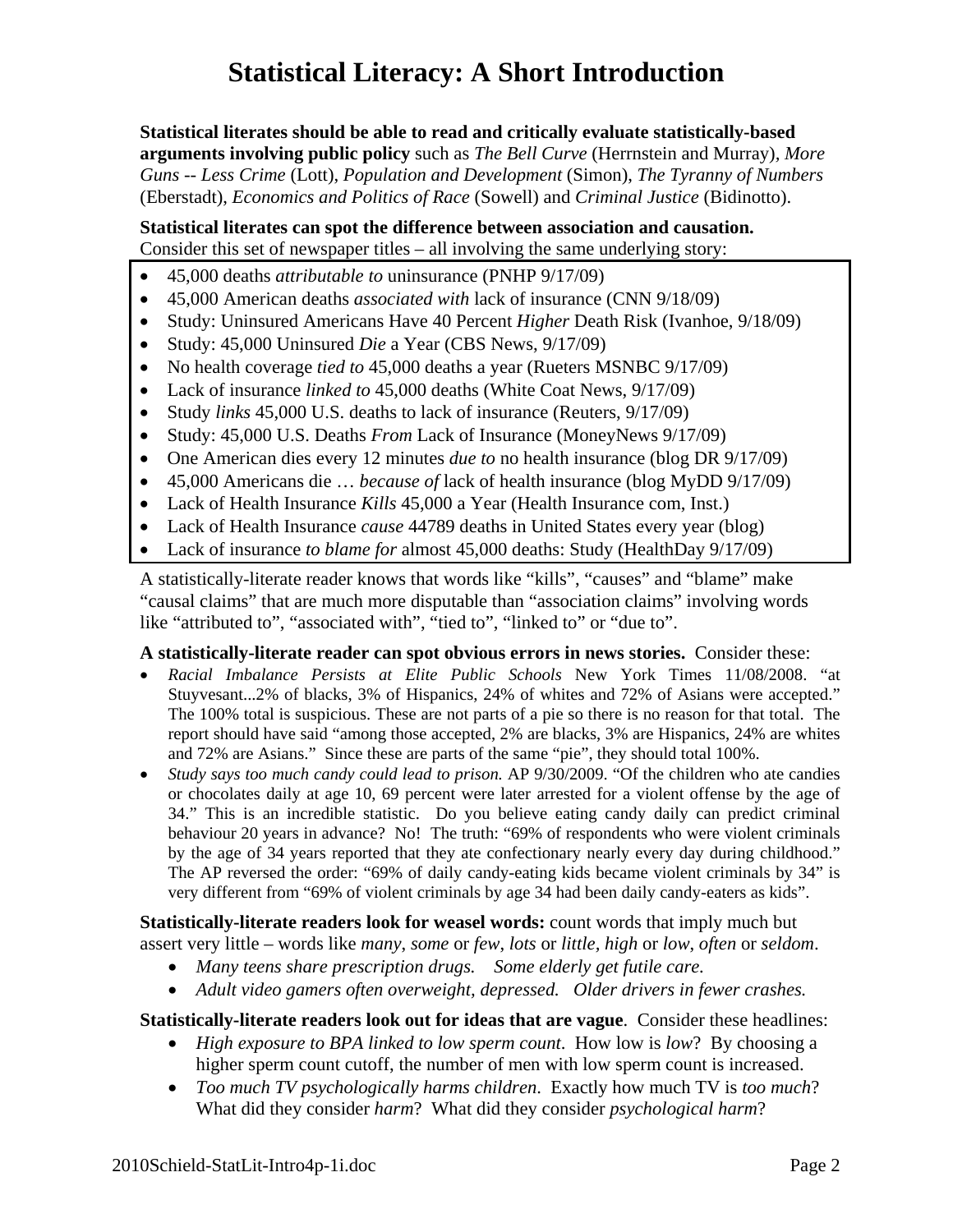## **Statistical Literacy: A Short Introduction**

**A statistically-literate reader has an idea of when an association is not likely to be causal.**  Consider the traffic fatality-rate graph on the left: As the amount of lemons imported from Mexico increased, the US traffic fatality rate decreased. The lack of a plausible mechanism and the small effect size (a 6% drop from 15.8 to 14.8) all but invite alternate explanations.



### **A statistically-literate reader has an idea of when association is likely to be causal.**

Consider the heart-attack survival rate graph on the right: As the time to defibrillation after a heart attack increased, the survival rate decreased. The presence of a plausible mechanism (lack of oxygenated blood causes death) and the large effect size (a 62% reduction from 40% to 15%) ward off alternate explanations.

### **A statistically-literate reader knows the difference between** *frequently* **and** *likely***.**

- Car most *frequently* stolen: Honda Civic
- Car most *likely to be* stolen: Cadillac Escalade

*Frequently* is a count. Honda Civics are common so the number stolen is higher. Here *likely* is a rate per car. Cadillac Escalades are less common so the theft-rate is higher.

### **A statistical-literate knows the difference between real statistics and speculative statistics.**

Which counts are real: deaths due to poisoning or drownings versus deaths due to obesity, radon or second-hand smoke? Answer: the former (corner-certified); the latter are all speculative.

### **A statistical-literate knows how to read statements involving rates and percentages.**

Do these statements say the same thing?

- Percentage of women who smoke vs. percentage of smokers who are women.
- Death rate of men vs. male rate of death.

In both cases, the answer is "No". How about these statements? Here the answer is "Yes."

• Percentage of women who smoke vs. percentage of smokers among women.

### **A statistical-literate knows how to interpret different definitions of a group.**

Given the following two definitions, which group is bigger? Answer: the latter.

 Bullying: the use or threat of force vs. the use or threat of force, or rumors or gossip The latter. The additional groups added with an "or" makes the latter definition less restrictive.

Given the following two definitions, which rate is bigger?

• Birth rate among women vs. Birth rate among women age 15-44.

The latter. While *women* is bigger than *women age 15-44*, they are the denominators. Both definitions have the same numerator (births) so the smaller denominator gives the higher rate.